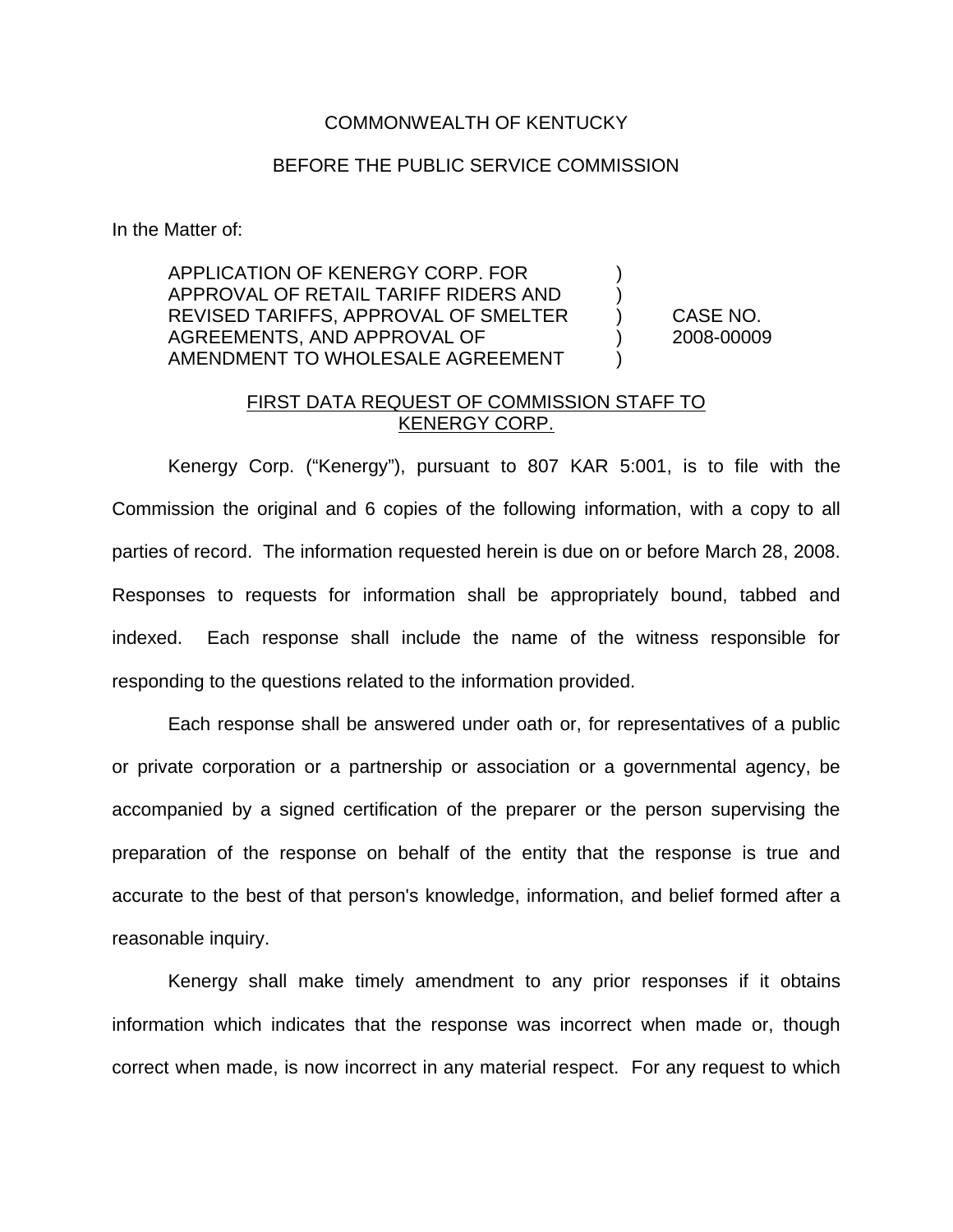Kenergy fails or refuses to furnish all or part of the requested information, Kenergy shall provide a written explanation of the specific grounds for its failure to completely and precisely respond.

Careful attention shall be given to copied material to ensure that it is legible. When the requested information has been previously provided in this proceeding in the requested format, reference may be made to the specific location of that information in responding to this request. When applicable, the requested information shall be separately provided for total company operations and jurisdictional operations.

1. In the application in Case No. 2007-00455,<sup>1</sup> Big Rivers Electric Corporation ("Big Rivers") contends that its proposed Rebate Adjustment mechanism, the proposed Member Rate Stability Mechanism, and the proposed Unwind Surcredit can be implemented through the procedure contained in KRS 278.455(1). $2$  Kenergy's application cites several statutes and administrative regulations that it believes authorize the requested approvals. However, no mention is made of KRS 278.455 as authority for the requested approvals and no analysis has been submitted demonstrating compliance with the requirements of 807 KAR 5:007.

a. Explain in detail why it appears Kenergy has not relied on KRS 278.455 and 807 KAR 5:007 as the authority for approval of its proposed Rebate

 $1$  Case No. 2007-00455, The Applications of Big Rivers Electric Corporation for: (I) Approval of Wholesale Tariff Additions for Big Rivers Electric Corporation, (II) Approval of Transactions, (III) Approval to Issue Evidences of Indebtedness, and (IV) Approval of Amendments to Contracts; and of E.ON U.S., LLC, Western Kentucky Energy Corp., and LG&E Energy Marketing, Inc. for Approval of Transactions.

 $^{2}$  Id. at 39-42.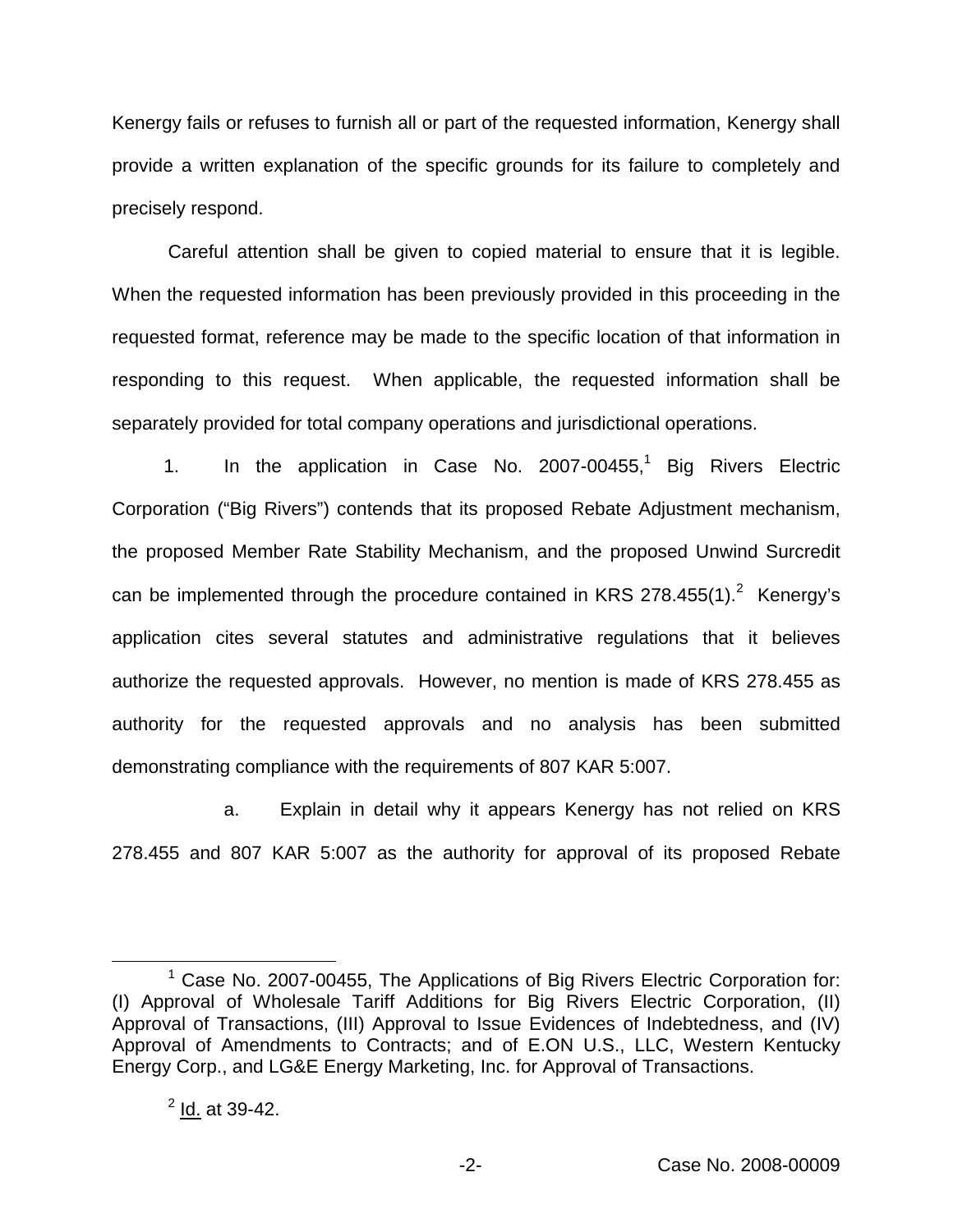Adjustment Rider, the proposed Member Rate Stability Mechanism Rider, and the proposed Unwind Surcredit Rider.

b. Does Kenergy believe that KRS 278.455 and 807 KAR 5:007 are not applicable to the current application? Explain the response.

2. Refer to the Application, page 4. Kenergy has requested authority to show the five Big Rivers' tariff riders in one of three ways on customers' bills. Kenergy contends that this authority would allow it to "exercise discretion in choosing the option to insure the intended zero net effect of the five (5) corresponding retail tariff riders until their net effect is no longer zero and to simplify as much as reasonably possible the form and the content of the customers' bills."

a. Currently, does Kenergy reflect all applicable rates, charges, credits, and riders as individual line items on its customers' bills? If no, describe the exceptions to this level of detail.

b. If the response to part (a) is yes, explain why Kenergy should have the option of treating the five Big Rivers' tariff riders differently on customers' bills than it treats other rates, charges, credits, and riders.

c. Assume for purposes of this question that the Commission requires Kenergy to disclose the five Big Rivers' tariff riders separately on customers' bills. Would there be any need for the proposed Unwind Rider – Composite Factor ("URCF")? Explain the response.

3. Refer to the Application, page 6. Kenergy stated that it will need to make "non-substantive changes to some of its existing tariff schedules that are not mentioned herein, depending on the terms of the Commission's final order in this case." Kenergy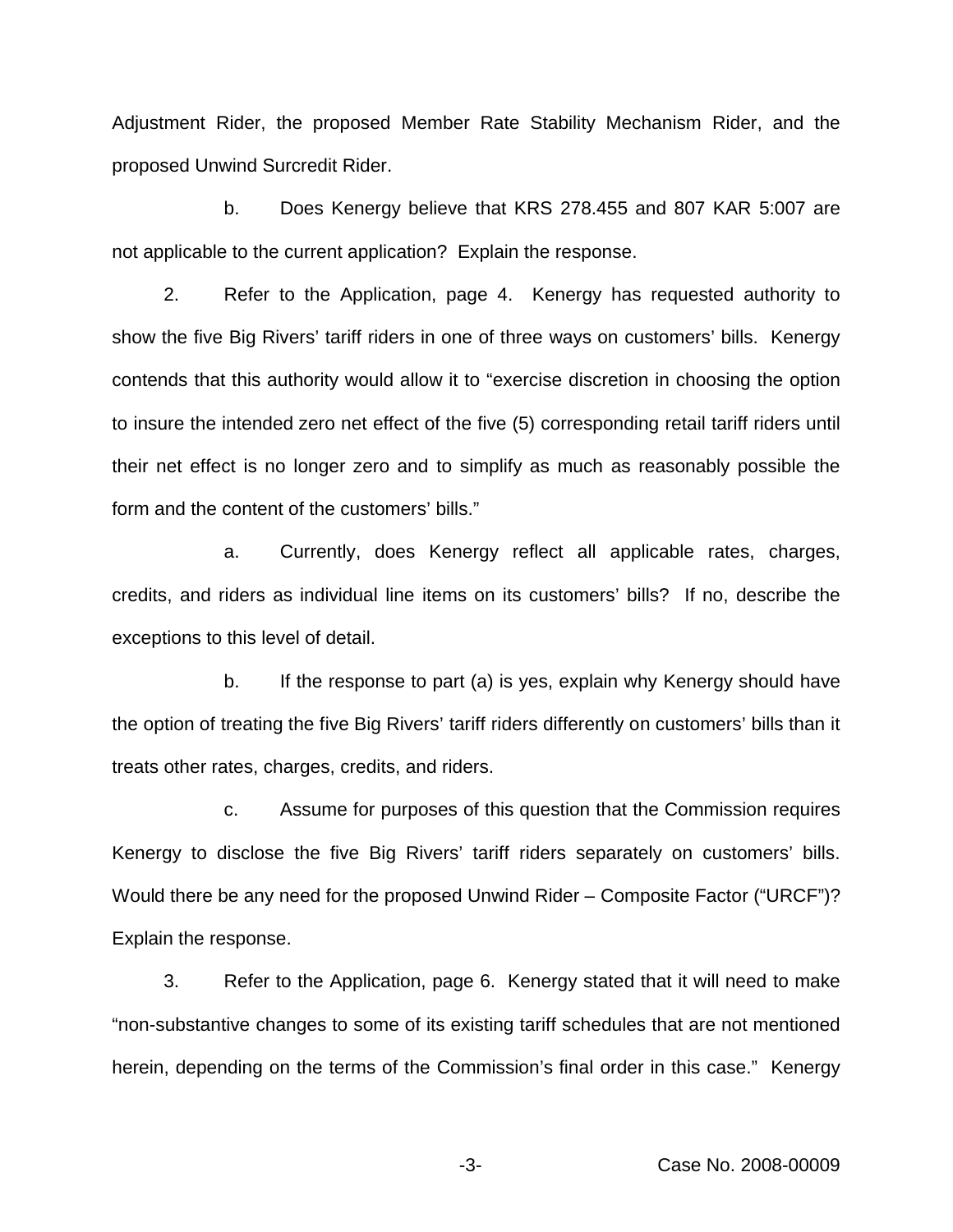indicated that it would submit a request for approval of those changes at the convenience of the Commission and as directed.

a. Provide a schedule listing all changes to existing tariff schedules anticipated by Kenergy that have not been submitted as part of the current application. In addition, include a description of the nature of the change and why Kenergy anticipates the change will be needed.

b. Explain in detail why the anticipated changes to Kenergy's current tariff schedules were not proposed or disclosed as part of the current application.

4. Refer to Exhibit 1 of the Application, the proposed Fuel Adjustment Clause ("FAC").

a. Compare Kenergy's proposed FAC with the FAC it previously had in effect until 1998, identifying all differences and explaining why the currently proposed FAC is the preferred version.

b. Would Kenergy's proposed FAC be subject to the periodic reviews prescribed in 807 KAR 5:056? Explain the response.

5. Refer to Exhibit 2 of the Application, the proposed Environmental Surcharge ("ES Rider").

a. Compare Kenergy's proposed ES Rider with the ES Rider it previously had in effect until 1998, identifying all differences and explaining why the currently proposed ES Rider is the preferred version.

b. Would Kenergy's proposed ES Rider be subject to the periodic reviews prescribed in KRS 278.183? Explain the response.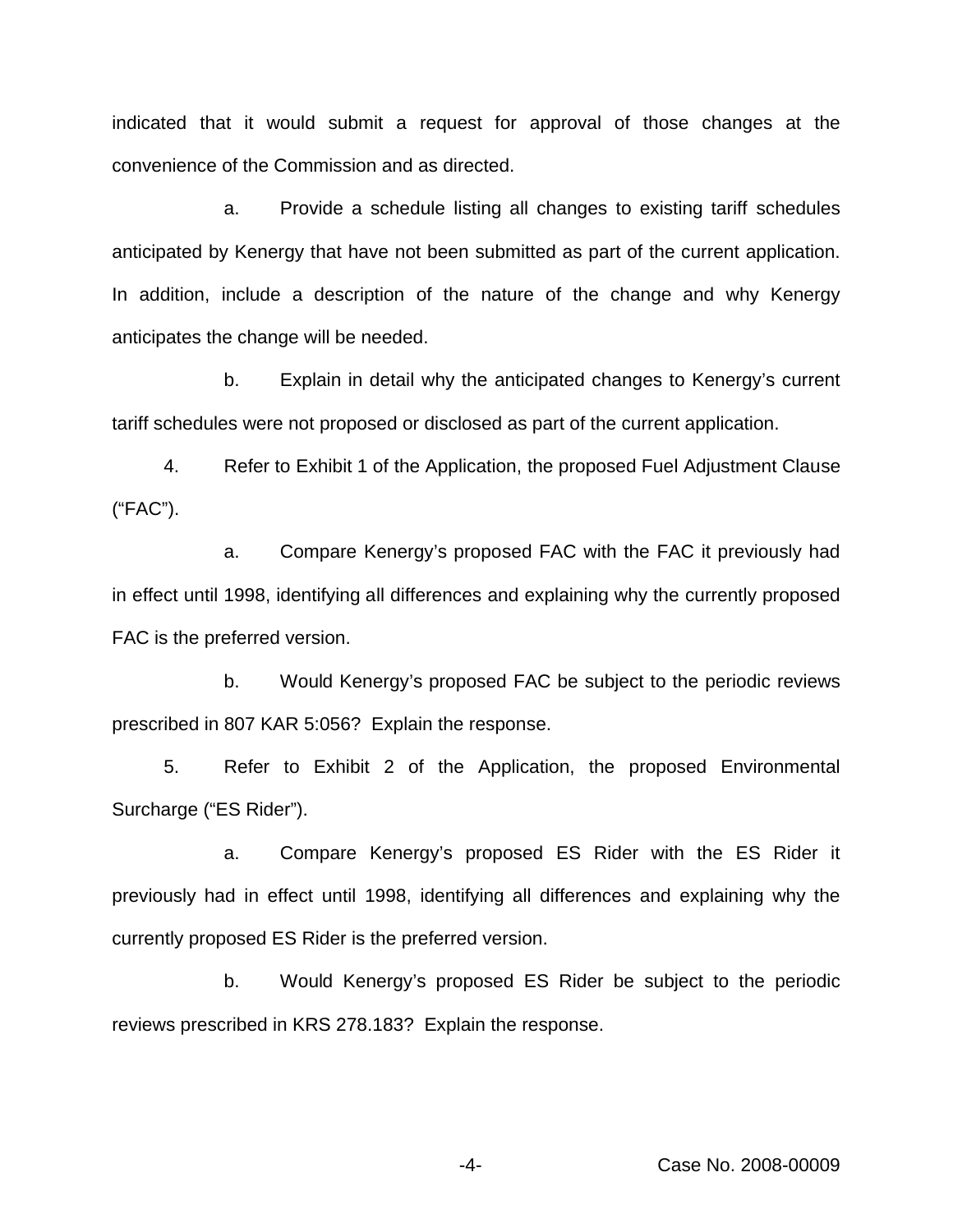6. Does Kenergy have any special contracts under which the rates are subject to change or adjustment only as stipulated in the contract? If yes, list the contracts.

7. Exhibits 3 through 5 of the Application contain Kenergy's proposed riders for the following Big Rivers' tariff riders: the Unwind Surcredit Adjustment Clause, the Rebate Adjustment, and the Member Rate Stability Mechanism. For each of Kenergy's proposed riders,

a. Will the formula produce a rate change that does not change the rate design currently in effect for Kenergy? Explain the response.

b. Will the formula result in a revenue change that has been allocated to each customer class and within each tariff on a proportional basis? Explain the response.

c. If the response to either part (a) or part (b) is yes, provide an analysis supporting the positive response.

8. Refer to Exhibit 6 of the Application, the proposed URCF. The only purpose of the proposed URCF appears to be as an alternative to disclosing the five Big Rivers' tariff riders separately on customers' bills.

a. Does Kenergy agree with this description of the purpose for the URCF? Explain the response.

b. Is Kenergy aware of this Commission approving a tariff rider similar to the proposed URCF? If yes, identify the utility and the specific tariff.

9. Refer to Exhibit 8A of the Application, the proposed Small Power and Cogeneration (Over 100 kW – Customer Sells Power to Big Rivers). Provide a narrative

-5- Case No. 2008-00009